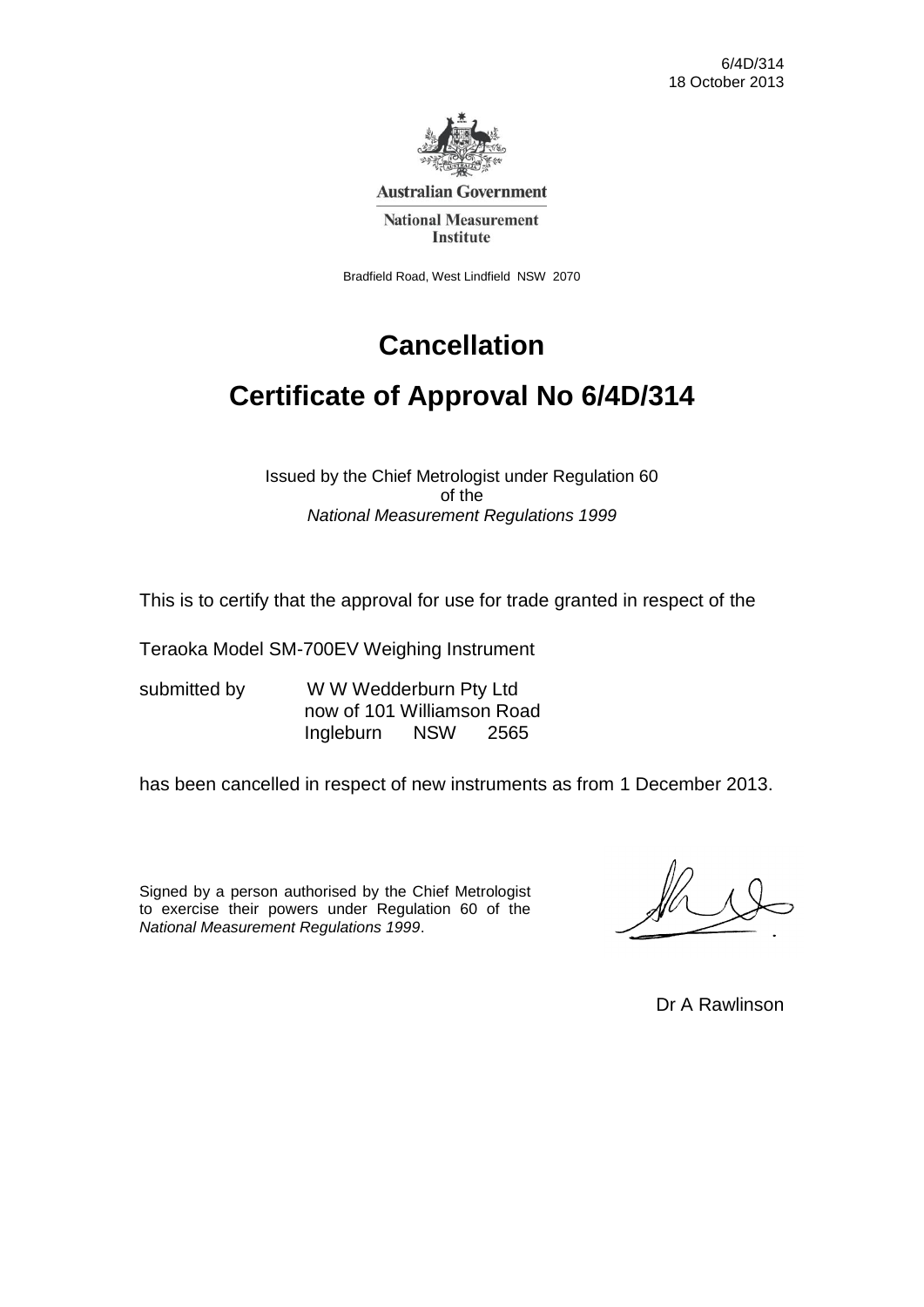



# **National Standards Commission**

12 Lyonpark Road, North Ryde NSW

## **Certificate of Approval**

## **No 6/4D/314**

#### Issued under Regulation 60 of the National Measurement Regulations 1999

This is to certify that an approval for use for trade has been granted in respect of the

Teraoka Model SM-700EV Weighing Instrument

submitted by W W Wedderburn Pty Ltd 90 Parramatta Road Summer Hill NSW 2130.

**NOTE:** This Certificate relates to the suitability of the pattern of the instrument for use for trade only in respect of its metrological characteristics. This Certificate does not constitute or imply any guarantee of compliance by the manufacturer or any other person with any requirements regarding safety.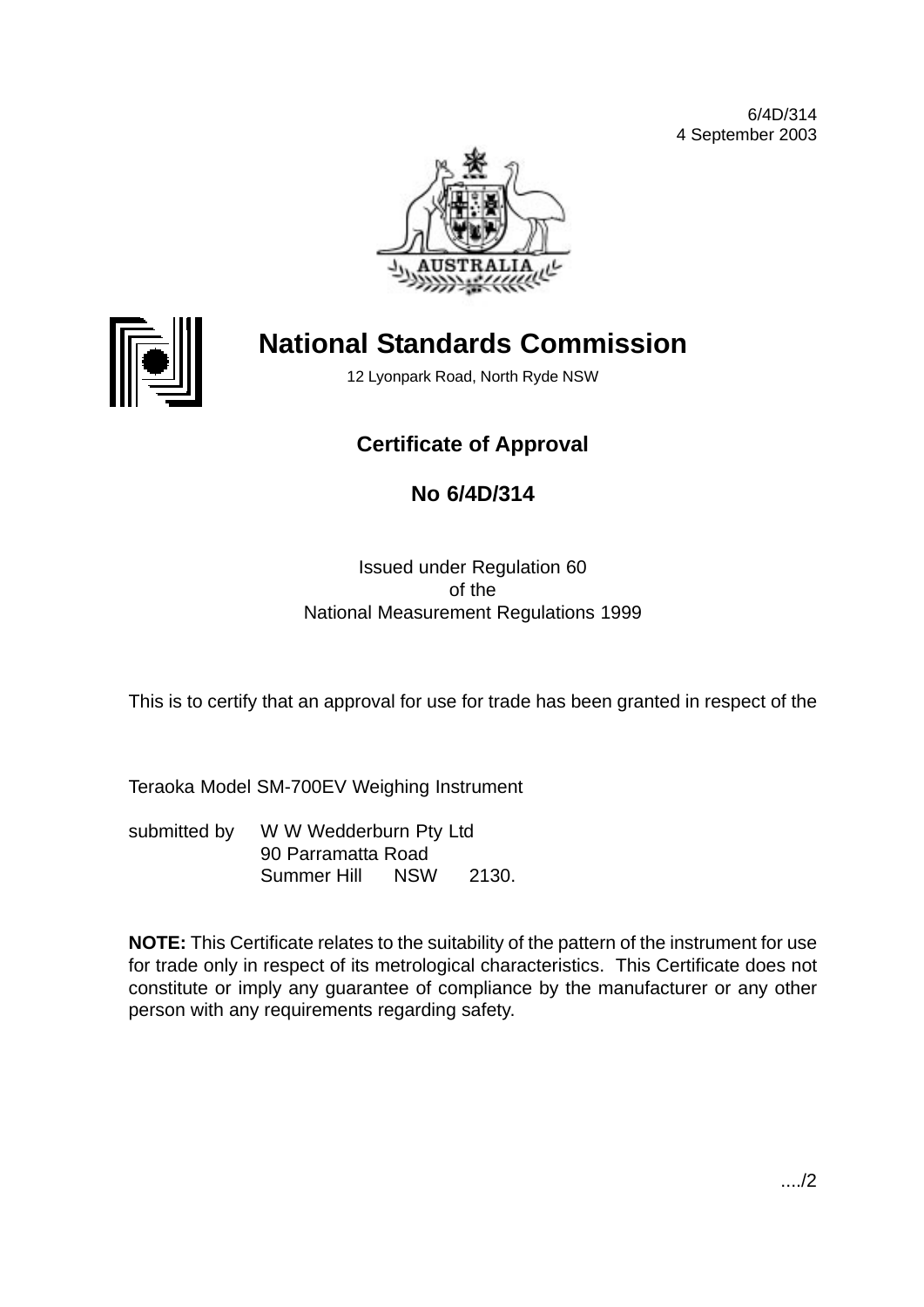#### Certificate of Approval No 6/4D/314 Page 2

#### CONDITIONS OF APPROVAL

This approval becomes subject to review on 1 August 2008, and then every 5 years thereafter.

Instruments purporting to comply with this approval shall be marked NSC No 6/4D/314 and only by persons authorised by the submittor.

It is the submittor's responsibility to ensure that all instruments marked with this approval number are constructed as described in the documentation lodged with the Commission and with the relevant Certificate of Approval and Technical Schedule. Failure to comply with this Condition may attract penalties under Section 19B of the National Measurement Act and may result in cancellation or withdrawal of the approval, in accordance with the Commission's Document NSC P 106.

The Commission reserves the right to examine any instrument or component of an instrument purporting to comply with this approval.

Auxiliary devices used with this instrument shall comply with the requirements of General Supplementary Certificate No S1/0/A.

#### **Special Condition of Approval:**

Certain aspects of this instrument (in particular label and ticket formats) are able to be configured by the user. Whilst the Commission believes that acceptable label and ticket formats can be achieved for typical basic sales modes, it is also possible for the instrument to be configured to produce unacceptable formats, and use of some formats may be inappropriate for different sales modes. It is the responsibility of the user to ensure that acceptable and appropriate formats are used in any particular situation.

#### DESCRIPTIVE ADVICE

**Pattern:** approved 18 July 2003

- 
- A Teraoka model SM-700EV multi-interval self-indicating price-computing weighing instrument with a maximum capacity of 6 kg.

#### **Variants:** approved 18 July 2003

- 1. Of 15 kg maximum capacity.
- 2. Of 30 kg maximum capacity.
- 3. A model SM-710.
- 4. A model SM-700P.
- 5. A model SM-700B.
- 6. A model SM-700H.
- 7. Any model of this approval in a stainless steel housing.
- 8. Any model of this approval without a customer display, e.g. model SM-700BS.
- 9. Models of the SM-700 series connected in a network.
- 10. In a self-service arrangement.
- 11. As single interval instruments.

Technical Schedule No 6/4D/314 describes the pattern and variants 1 to 11.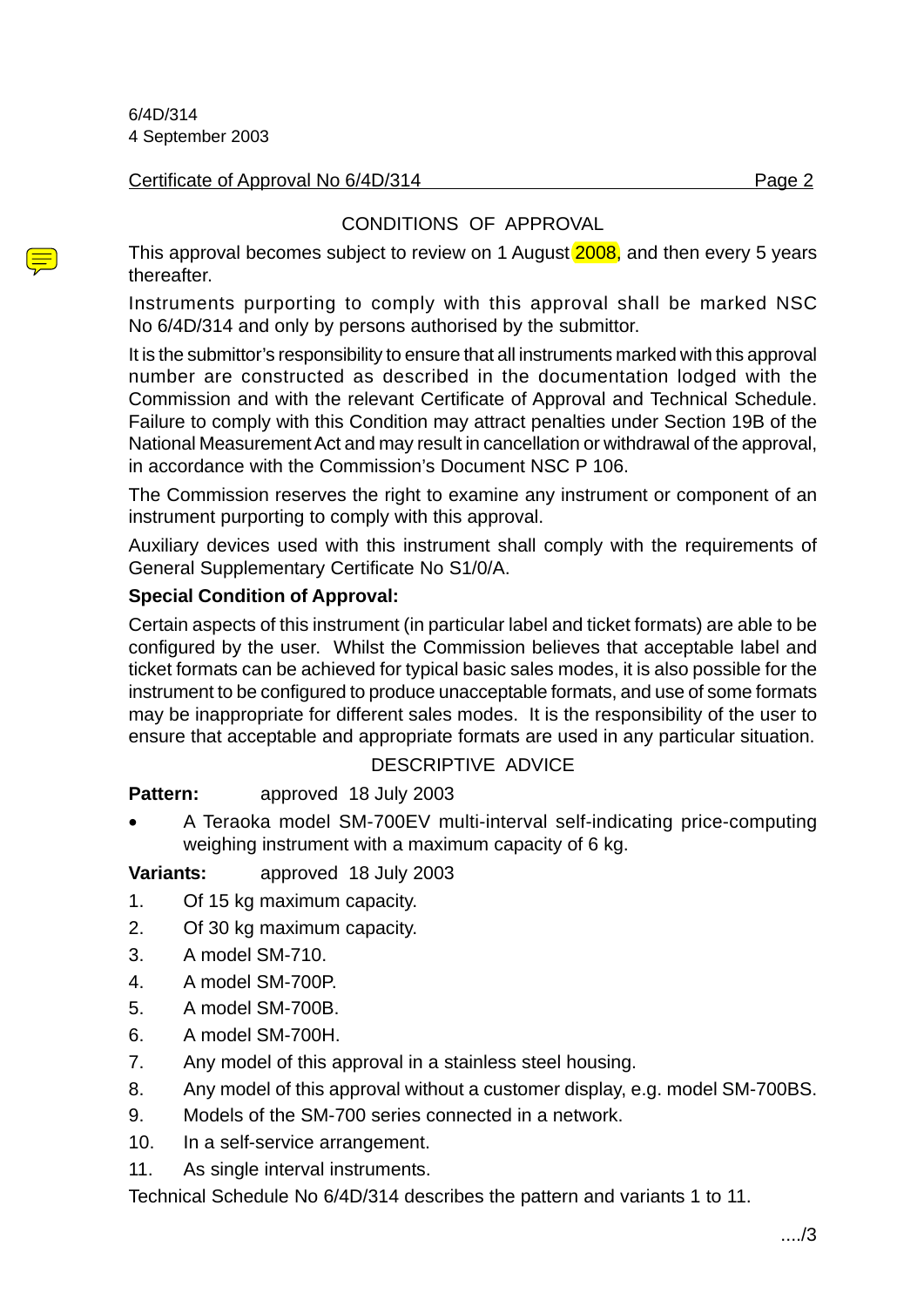Certificate of Approval No 6/4D/314 Page 3

FILING ADVICE

The documentation for this approval comprises:

Certificate of Approval No 6/4D/314 dated 4 September 2003 Technical Schedule No 6/4D/314 dated 4 September 2003 (incl. Table 1 and Test Procedure) Figures 1 to 6 dated 4 September 2003

Signed by a person authorised under Regulation 60 of the National Measurement Regulations 1999 to exercise the powers and functions of the Commission under this Regulation.

Jour Seanett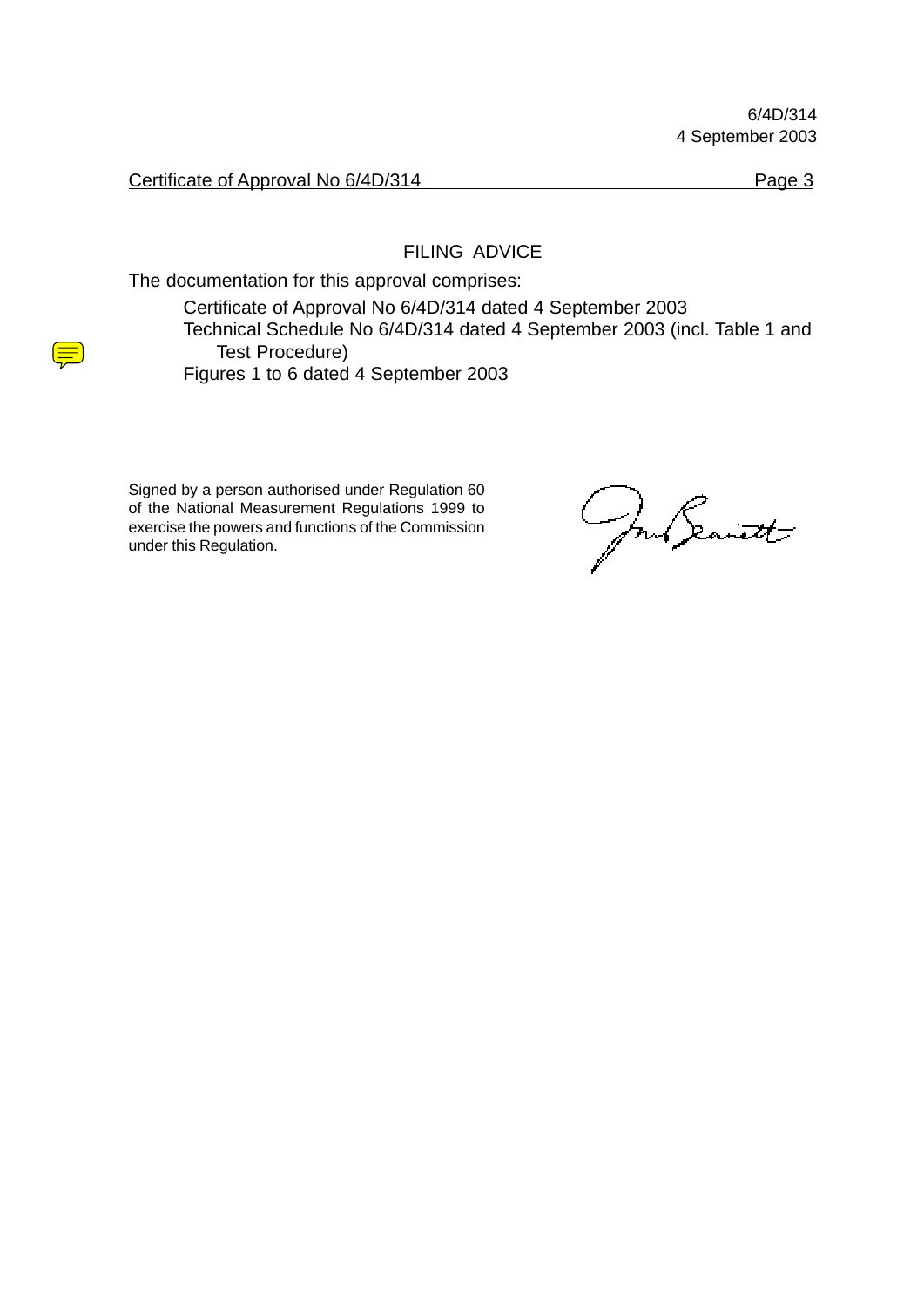#### TECHNICAL SCHEDULE No 6/4D/314

Pattern: Teraoka Model SM-700EV Weighing Instrument.

**Submittor**: W W Wedderburn Pty Ltd 90 Parramatta Road Summer Hill NSW 2130.

#### **1. Description of Pattern**

A Teraoka model SM-700EV multi-interval self-indicating price-computing weighing instrument (Figure 1) with a verification scale interval  $(e_1)$  of 0.001 kg up to 3 kg and with a verification scale interval ( $e_a$ ) of 0.002 kg from 3 kg up to the maximum capacity of 6 kg.

The instrument has a touch screen/display for the operator and a display for the customer mounted on a column attached to the instrument. Both displays are used for the presentation of weight, tare, unit price and price information; an image plus a product description relating to product look up (PLU) items may also be displayed. By use of the touch screen capability, the operator display also serves as the instrument keyboard. Additional information and/or images may also be presented on the displays provided that any information/image does not in any way impede or confuse the primary indications of the instrument.

Instruments are fitted with an integral printer, for printing of labels or tickets (#). Instruments have unit price to \$9999.99/kg, price to \$99999.99, a product look up (PLU) facility, and may be fitted with output sockets for the connection of peripheral and/or auxiliary devices.

(#) Refer to the Special Condition of Approval.

The touch screen operator display and the customer display may be any of the following:

- VGA 157 mm (6.2") nominal size;
- SVGA 254 mm (10") nominal size; or
- SVGA 304 mm (12") nominal size.

#### **1.1 Zero**

Zero is automatically corrected to within +0.25e<sub>1</sub> whenever power is applied and whenever the instrument comes to rest within 0.5e of zero.

The initial zero-setting device has a nominal range of not more than 20% of the maximum capacity of the instrument.

The instrument has a semi-automatic zero-setting device with a nominal range of not more than 4% of the maximum capacity of the instrument.

#### **1.2 Display Check**

A display check is initiated during the power up sequence.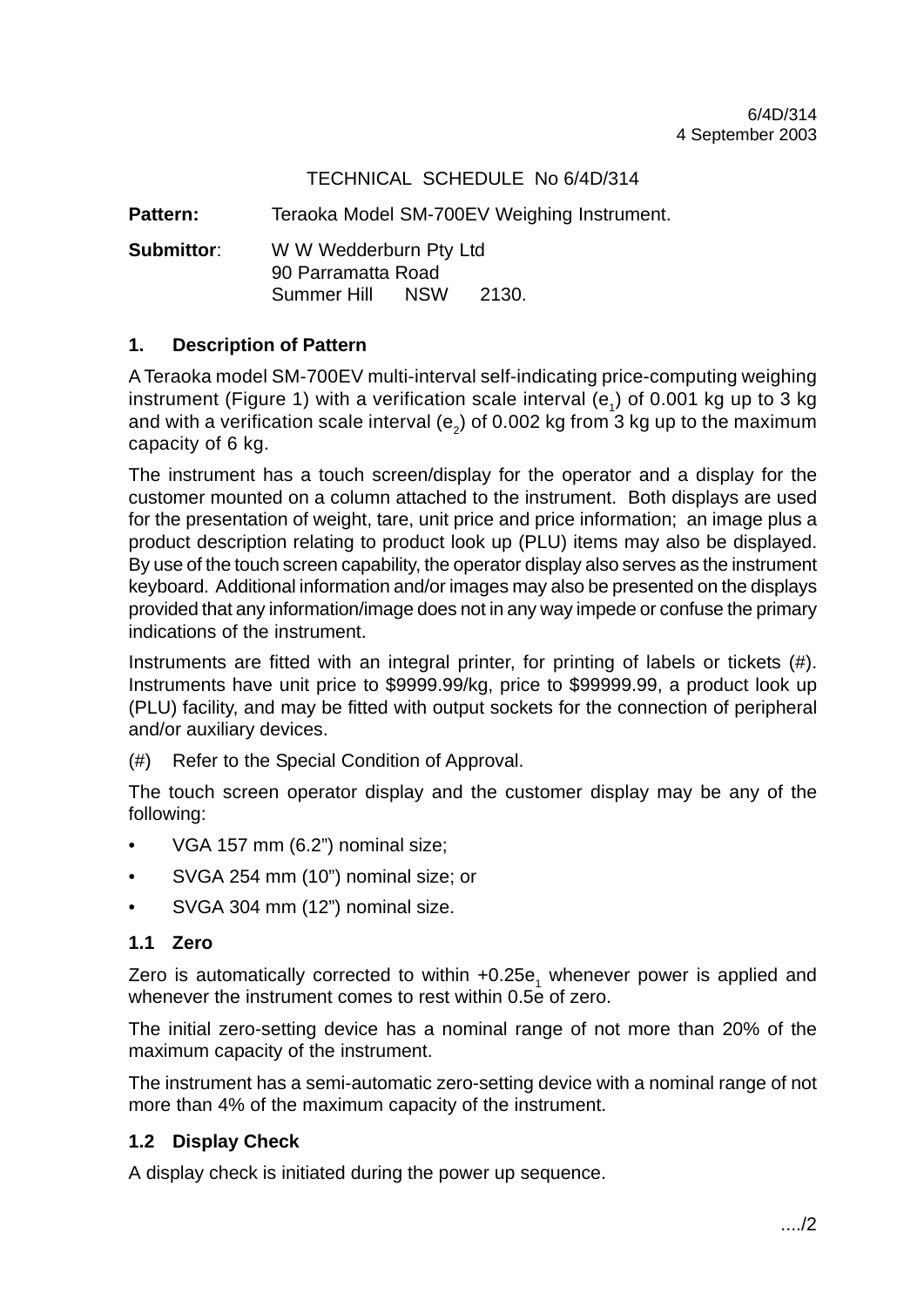#### **1.3 Tare**

A semi-automatic subtractive tare device and/or a keyboard-entered pre-set subtractive taring device, each of up to 2.999 kg maximum capacity, may be fitted.

A separate display for tare values is provided.

Pre-set tare values may be associated with product look up (PLU) items.

#### **1.4 Levelling**

The instrument is provided with adjustable feet and adjacent to the level indicator is a notice advising that the instrument must be level when in use.

#### **1.5 Verification/Certification Provision**

Provision is made for the application of a verification/certification mark.

#### **1.6 Sealing Provision**

Provision is made for the calibration adjustments to be sealed by means of either method shown in Figure 2a.

#### **1.7 Descriptive Markings**

Instruments carry the following markings:

| Manufacturer's mark, or name written in full | Teraoka                    |
|----------------------------------------------|----------------------------|
| Name or mark of manufacturer's agent         | Wedderburn                 |
| Indication of accuracy class                 |                            |
| Pattern approval mark for the instrument     | NSC No 6/4D/314            |
| Maximum capacity                             | $Max \dots / \dots$ kg $*$ |
| Minimum capacity                             | <i>Min</i> kg $*$          |
| Verification scale interval                  | $e =$ / kg *               |
| Tare capacity                                | $T =$ kg                   |
| Serial number of the instrument              |                            |

\* These markings shall also be shown near the display of the result if they are not already located there.

#### **2. Description of Variants**

#### **2.1 Variant 1**

As a multi-interval self-indicating price-computing weighing instrument with a verification scale interval (e<sub>1</sub>) of 0.002 kg up to 6 kg and with a verification scale interval  $(e_2)$  of 0.005 kg from 6 kg up to the maximum capacity of 15 kg.

A semi-automatic subtractive tare device and/or a keyboard-entered pre-set subtractive taring device, each of up to 5.998 kg maximum capacity, may be fitted.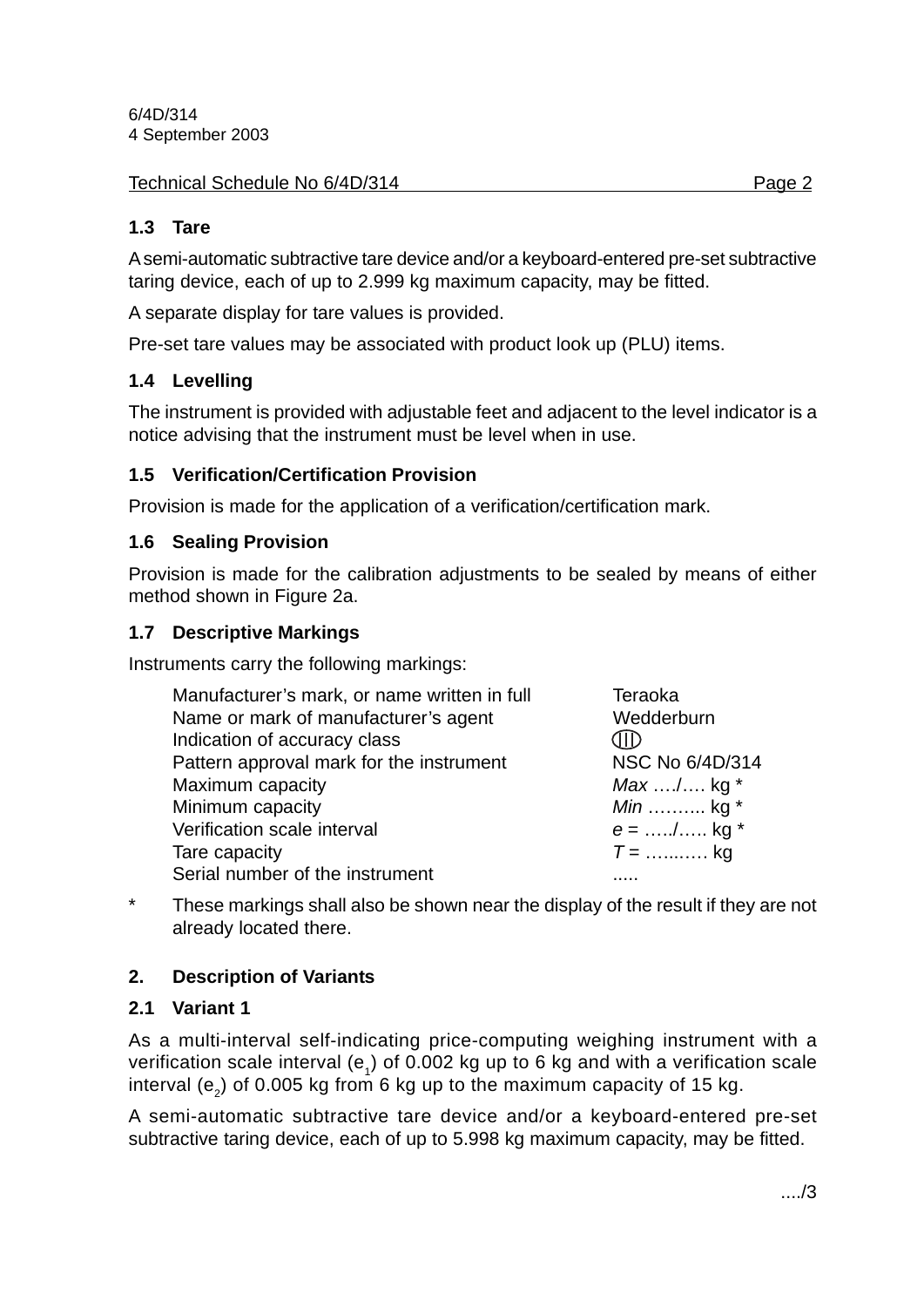#### **2.2 Variant 2**

As a multi-interval self-indicating price-computing weighing instrument with a verification scale interval ( $e_1$ ) of 0.005 kg up to 15 kg and with a verification scale interval  $(e_2)$  of 0.01 kg from 15 kg up to the maximum capacity of 30 kg.

A semi-automatic subtractive tare device and/or a keyboard-entered pre-set subtractive taring device, each of up to 14.995 kg maximum capacity, may be fitted.

#### **2.3 Variant 3**

The model SM-710 (Figure 3) which is similar to the pattern but which is provided in various modules as listed below, which may be located separately from each other.

- Note: The location of the various modules shall be at the discretion of the applicable trade measurement authority, who may require in particular that operator and customer displays are located in a clear visual relationship to the platform.
- SM-710 controller module
- SM-710 printer module
- SM-710 operator display
- SM-710 customer display
- SM-710 or DS-780 platform Provision is made for the DS-780 to be sealed means of either method shown in Figure 2b.

#### **2.4 Variant 4**

The Teraoka model SM-700P (Figure 4) which is similar to the pattern but has the operator touch screen/display attached directly to the main instrument housing, rather than mounted on a column.

#### **2.5 Variant 5**

The Teraoka model SM-700B which is similar to the pattern but has both the operator touch screen/display and the customer display attached directly to the main instrument housing, rather than mounted on a column.

#### **2.6 Variant 6**

The model SM-700H (Figure 5) which is similar to the pattern but with a hanging load receptor. The instrument is firmly mounted to a mounting rod and is provided with a level indicator; adjacent to the level indicator is a notice advising that the instrument must be level when in use.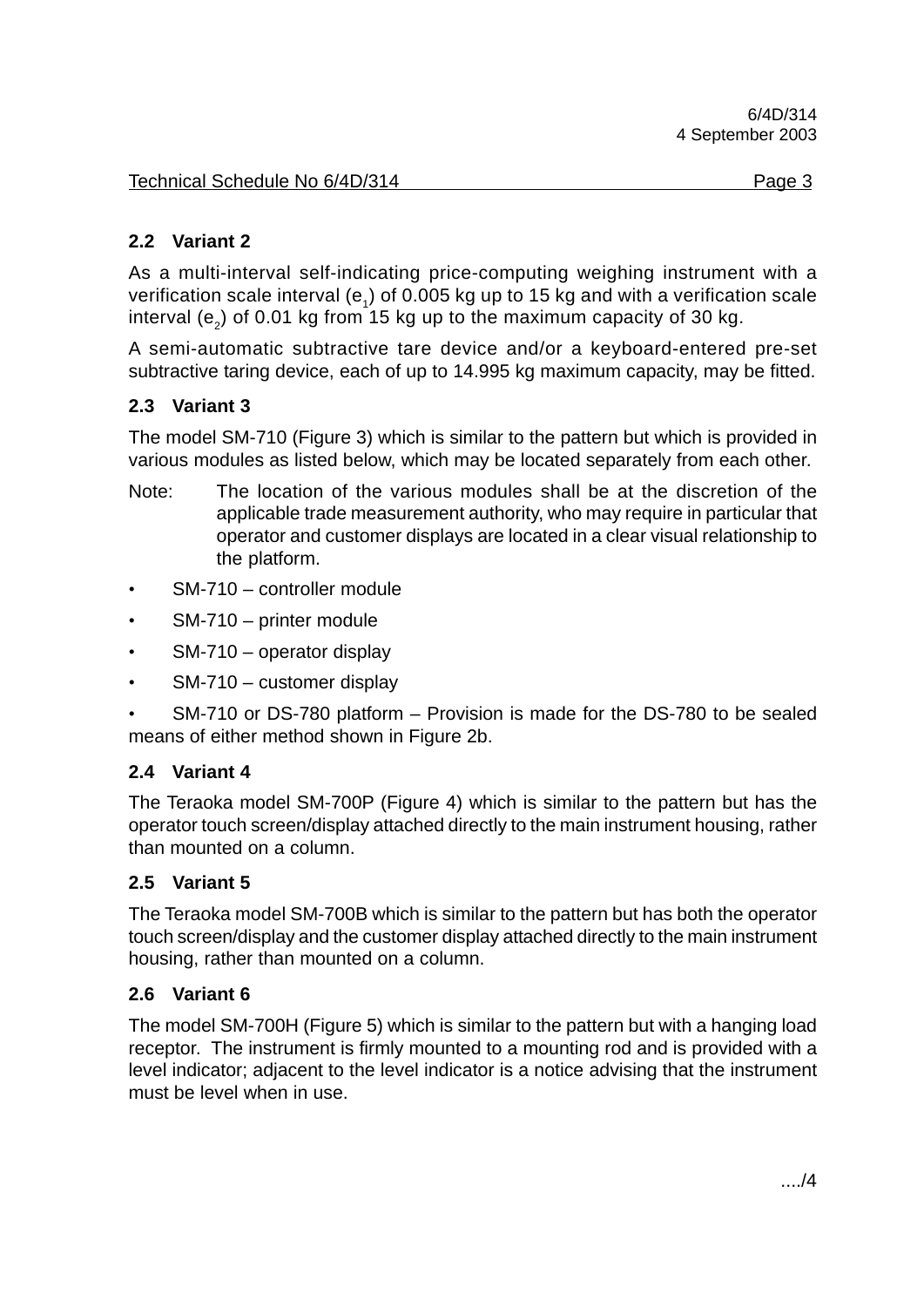Technical Schedule No 6/4D/314 Page 4

#### **2.7 Variant 7**

The pattern or any variant in stainless steel housings.

#### **2.8 Variant 8**

The pattern or any variant without a customer display, i.e. only with a touch screen/display for the operator. For example, the model SM-700BS as shown in Figure 6.

Instruments are marked NOT FOR TRADING DIRECT WITH THE PUBLIC unless the instrument is used in a self-service arrangement (variant 10).

#### **2.9 Variant 9**

The pattern or any variant may be connected in a network with compatible Teraoka instruments, to share common PLU data, for totalisation across instruments ('floating system'), and to accumulate and retrieve management information.

In addition, the network may be interfaced with a computer for the collection of management data, or the downloading of PLU data.

Note: The weighing and price-computing functions of each weighing instrument in the network are independent, and the removal, repair or replacement of a particular weighing instrument does not necessitate reverification of any other weighing instrument in the network.

#### **2.10 Variant 10**

The pattern or any variant used in a self-service arrangement. An instrument used in a self-service arrangement may be provided without a customer display (i.e. only with a touch screen/display for the operator). For example, the model SM-700BS as shown in Figure 6.

In this self-service arrangement, stored tare values may be associated with product look up (PLU) keys. However the use of stored tare values associated with PLU keys shall be at the discretion of the applicable trade measurement authority, who may require various operational instructions and notes regarding the appropriate container for each product.

Other tare facilities and operator keys shall be disabled, other than the 'REZERO' and 'PRINT' keys (to facilitate operation by untrained operators).

The use of a totalisation across instruments ('floating system') arrangement described in Variant 9 is NOT approved in this self-service arrangement. (The collection of management data and downloading of PLU data may occur.)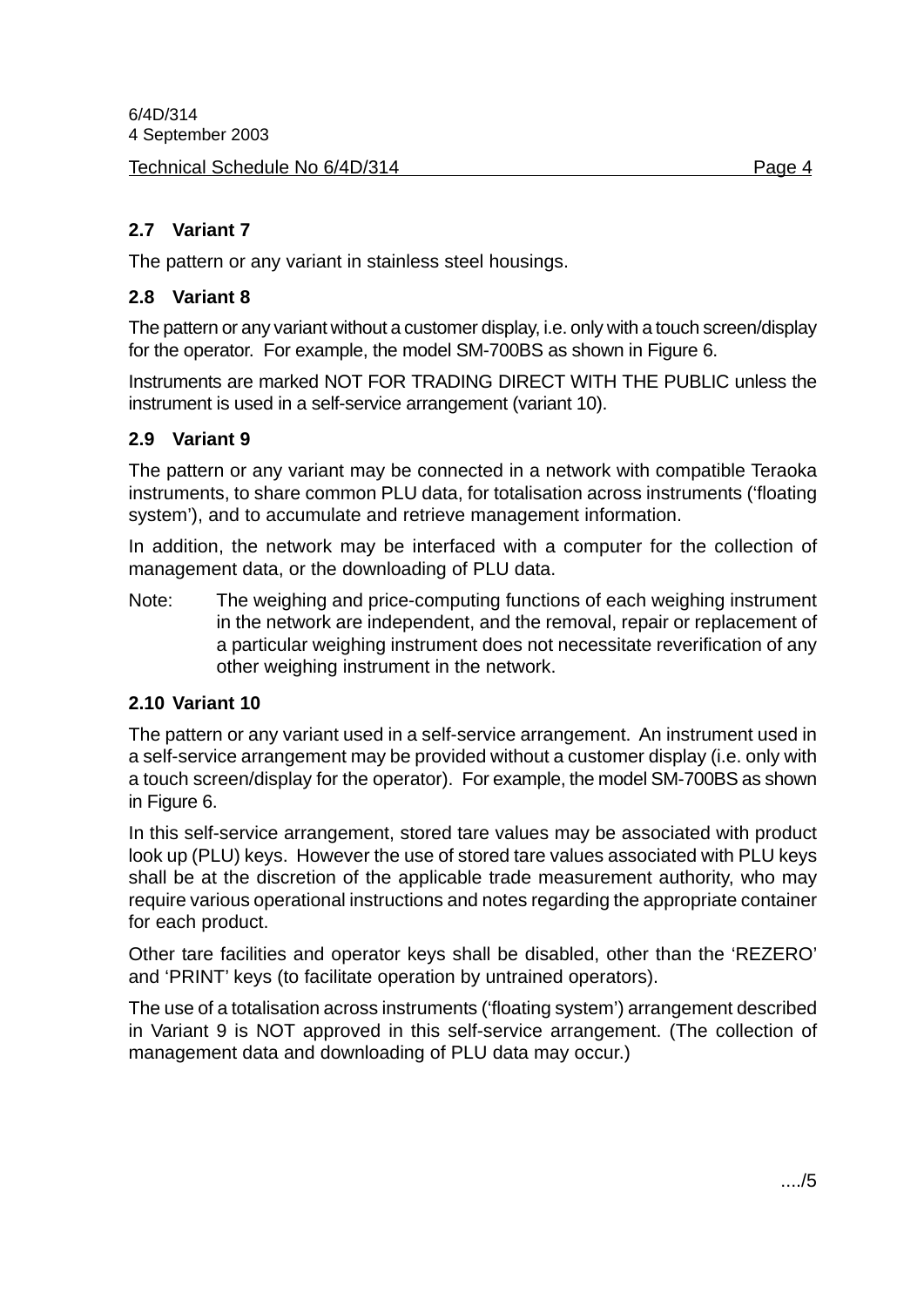Technical Schedule No 6/4D/314 **Page 5** 

# **2.11 Variant 11**

The pattern or any variant as a single interval self-indicating price-computing weighing instruments as listed below:

#### TABLE 1

| Maximum<br>Capacity<br>(Max) | Minimum<br>Capacity<br>(Min) | Verification<br>Scale Interval<br>(e) | Maximum Tare<br>Capacity |
|------------------------------|------------------------------|---------------------------------------|--------------------------|
| $3$ kg                       | $0.02$ kg                    | $0.001$ kg                            | $-2.999$ kg              |
| 6 kg                         | $0.04$ kg                    | $0.002$ kg                            | $-5.998$ kg              |
| $15$ kg                      | $0.1$ kg                     | $0.005$ kg                            | $-14.995$ kg             |
| 30 kg                        | $0.2$ kg                     | $0.010$ kg                            | -29.990 kg               |

#### TEST PROCEDURE

Instruments should be tested in accordance with any relevant tests specified in the Uniform Test Procedures.

#### **Maximum Permissible Errors at Verification/Certification**

The maximum permissible errors for increasing and decreasing loads on initial verification/certification for loads, m, expressed in verification scale intervals, *e*, are:

±0.5 *e* for loads 0 ≤ m ≤ 500; ±1.0 *e* for loads 500 < m ≤ 2 000; and ±1.5 *e* for loads 2 000 < m ≤ 10 000.

For multi-interval instruments with verification scale intervals of  $e_1$ ,  $e_2$  ..., apply  $e_1$  for zero adjustment, and for maximum permissible errors apply  $\bm{e}_{_{1}},$   $\bm{e}_{_{2}},$  …, as applicable for the load.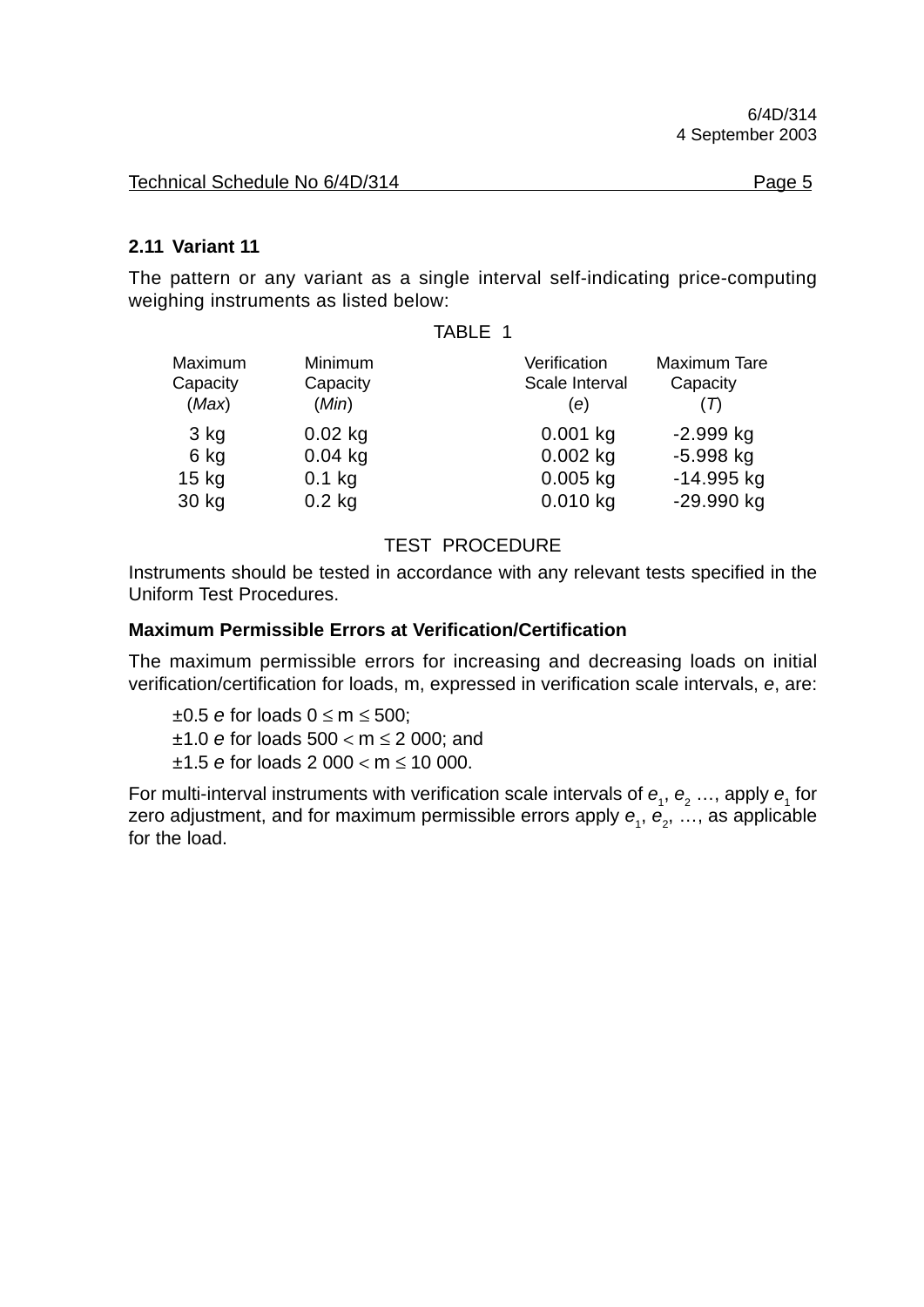

**Australian Government** 

#### **National Measurement Institute**

Bradfield Road, West Lindfield NSW 2070

# **Notification of Change Certificate of Approval No 6/4D/314 Change No 1**

The following changes are made to the approval documentation for the

Teraoka Model SM-700EV Weighing Instrument

submitted by WWW Wedderburn Pty Ltd 90 Parramatta Road Summer Hill NSW 2130.

In Certificate of Approval No 6/4D/314 dated 4 September 2003;

1. The Condition of Approval referring to the review of the approval should be amended to read:

"This approval becomes subject to review on 1 August **2013**, and then every 5 years thereafter."

2. The FILING ADVICE should be amended by adding the following: "Notification of Change No 1 dated 12 September 2008"

Signed by a person authorised by the Chief Metrologist to exercise his powers under Regulation 60 of the *National Measurement Regulations 1999*.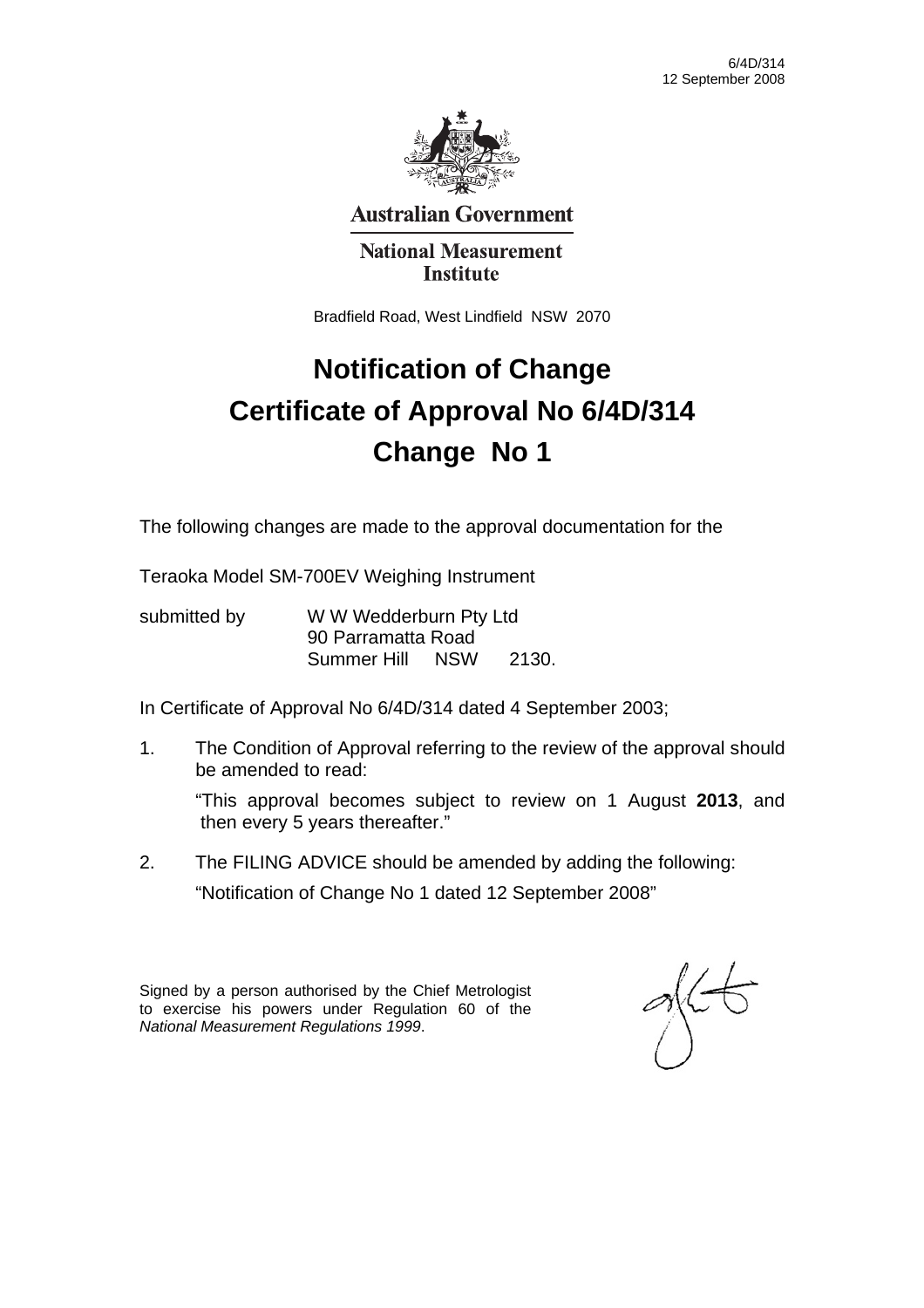### FIGURE 6/4D/314 – 1



Teraoka Model SM-700EV Weighing Instrument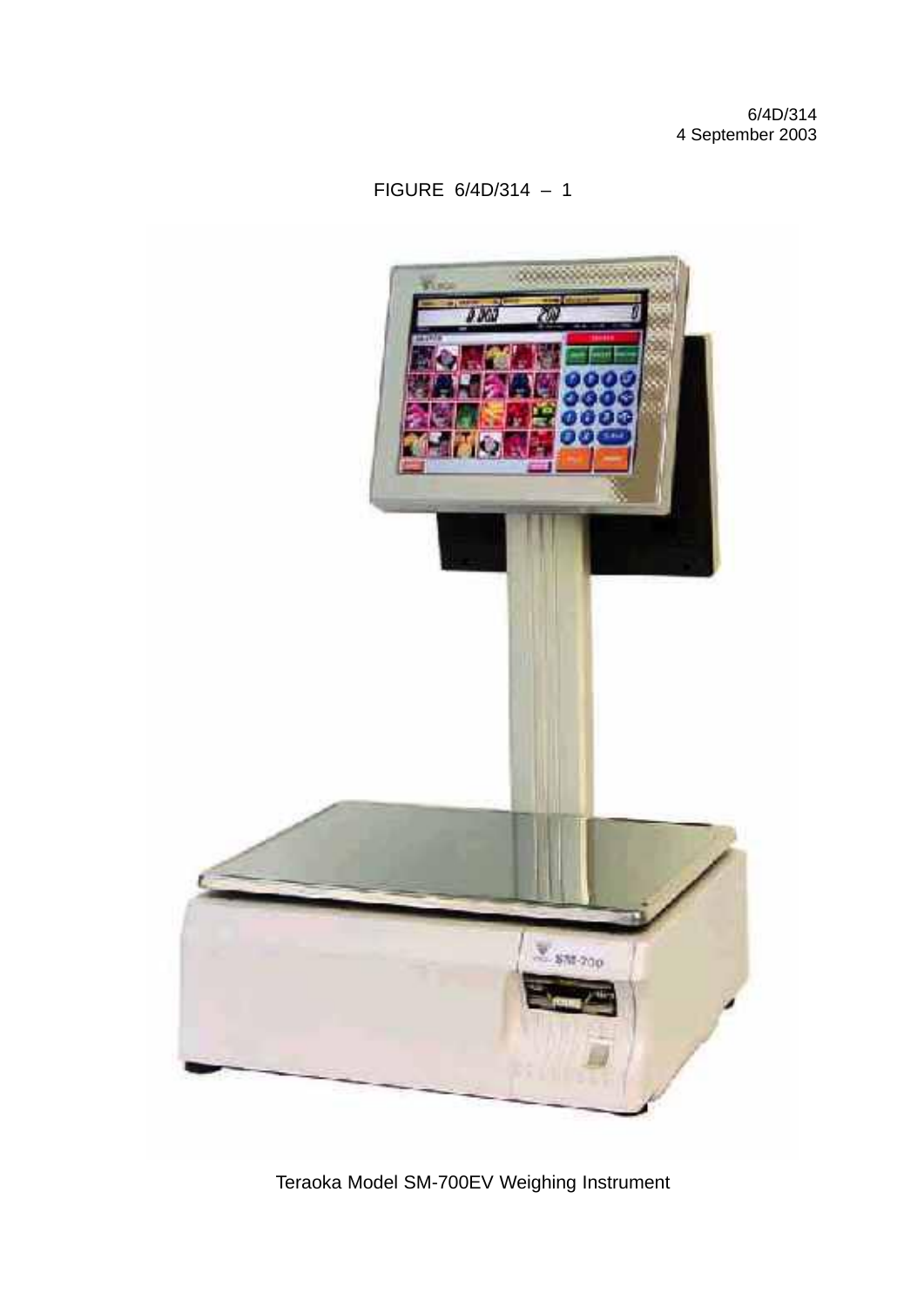

FIGURE 6/4D/314 – 2

SM-700





Sealing Methods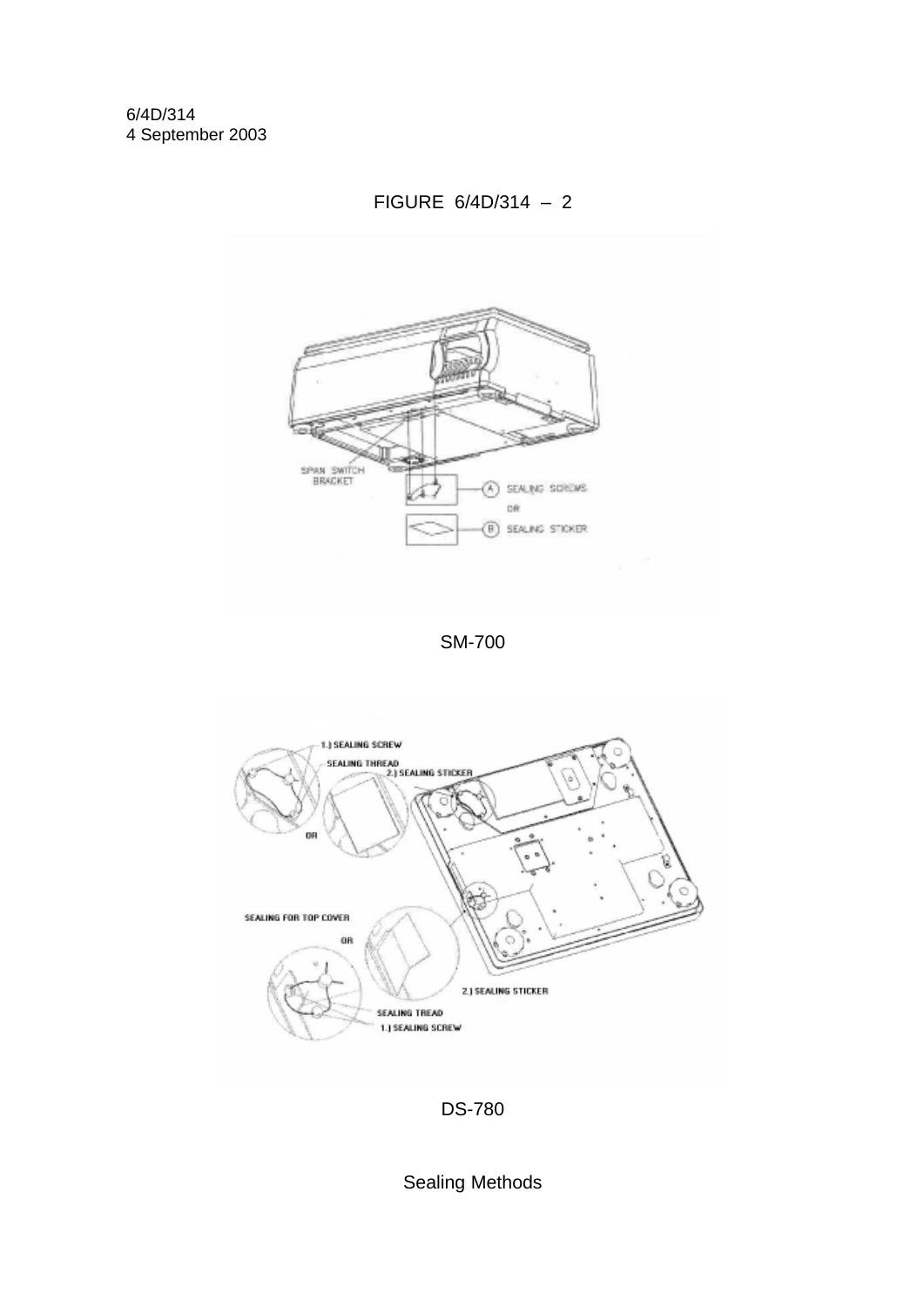FIGURE 6/4D/314 – 3

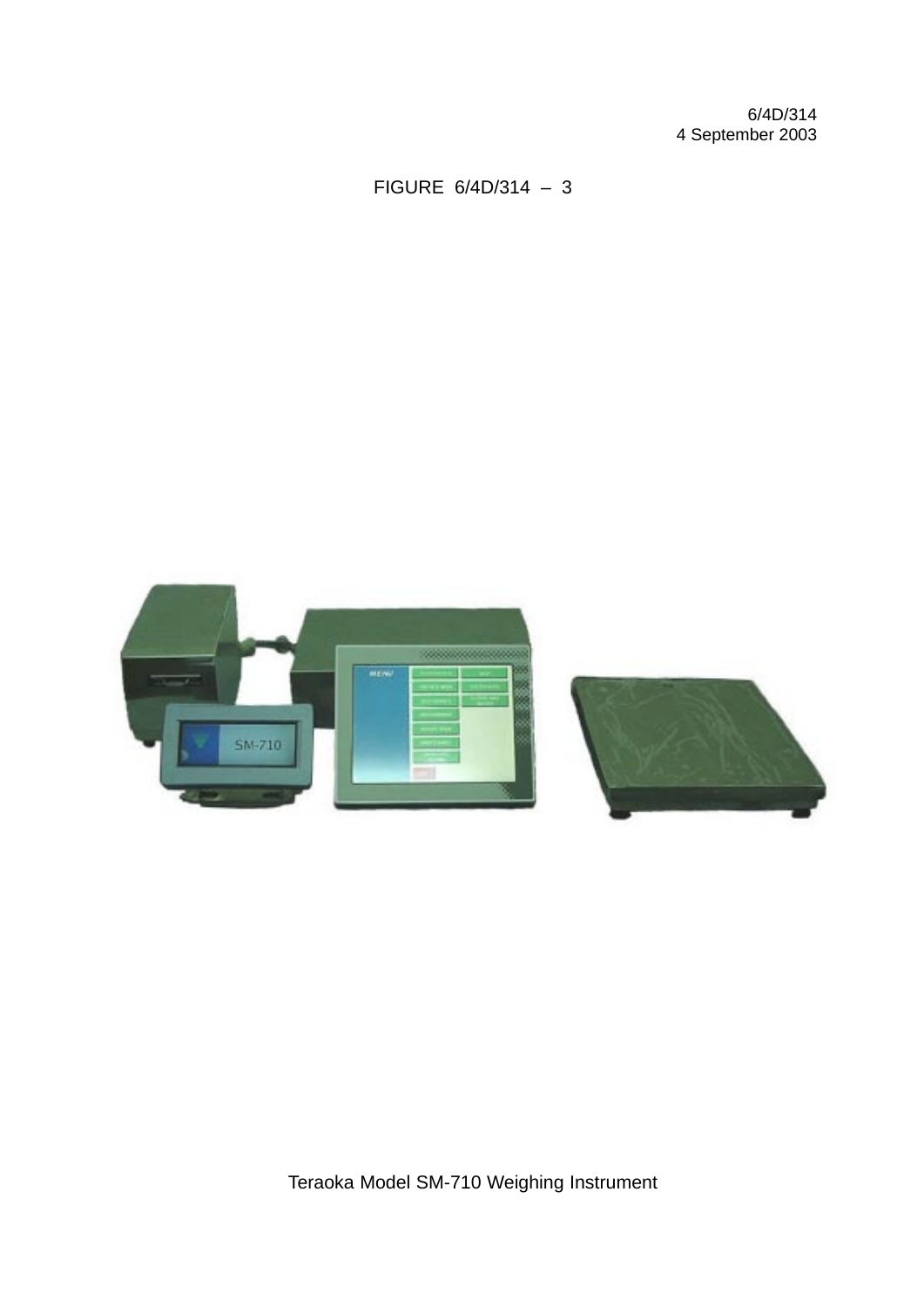# FIGURE 6/4D/314 – 4



Teraoka Model SM-700P Weighing Instrument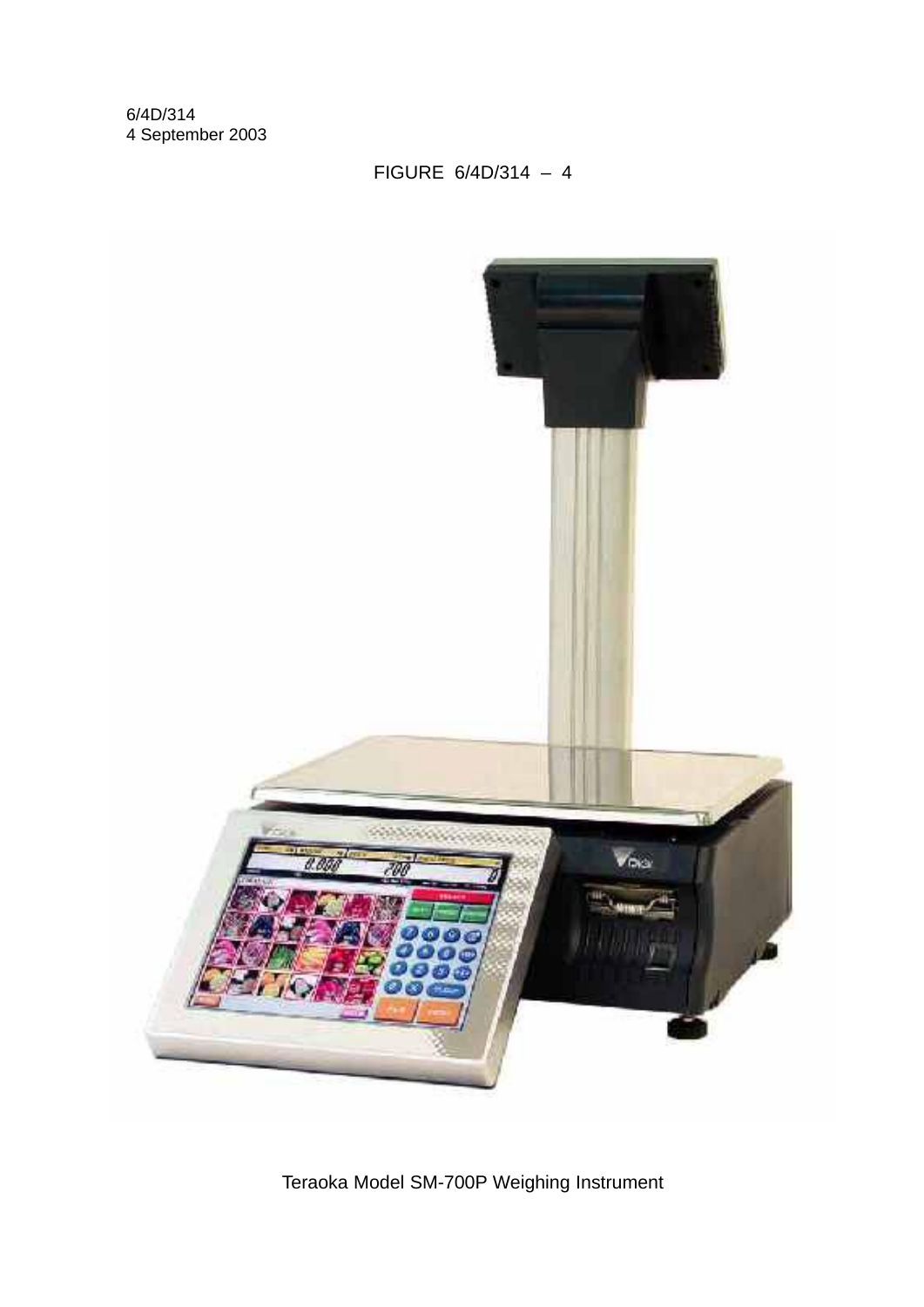### FIGURE 6/4D/314 – 5



Teraoka Model SM-700H Weighing Instrument